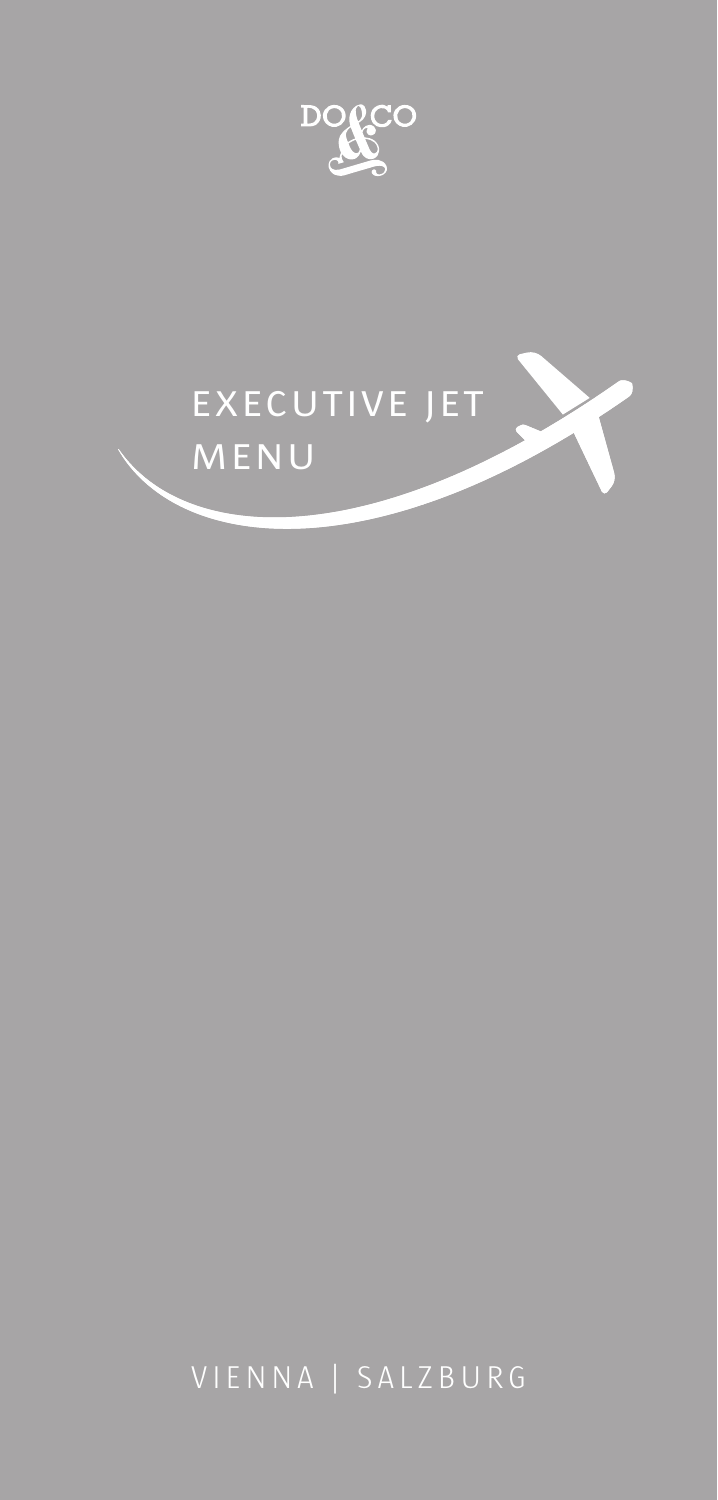# STARTERS & SALADS

| SMOKED SALMON TARTARE<br>wasabi crème fraîche                       | € 22,00 |
|---------------------------------------------------------------------|---------|
| <b>BURRATA</b><br>tomato carpaccio                                  | € 22,00 |
| <b>ROASTBEEF</b><br>sauce tartare                                   | € 22,00 |
| AUSTRIAN CURED HAM "BEINSCHINKEN"<br>horseradish   cornichons       | € 22,00 |
| <b>TALIAN ANTIPASTI</b>                                             | € 22,00 |
| <b>SPANISH TAPAS</b>                                                | € 22,00 |
| CHICKEN CAESAR SALAD<br>herbed chicken breast   croûtons            | € 22,00 |
| PRAWNS CAESARS SALAD                                                | € 28,00 |
| <b>GRILLED VEGETABLE SALAD</b>                                      | € 19,00 |
| <b>BULGUR SALAD</b><br>oven roasted and caramelized<br>baby carrots | € 19,00 |
| SEASONAL MIXED SALAD                                                | € 15,00 |
| SOUPS                                                               |         |

| CLEAR BEEF CONSOMMÉ WITH VEGETABLES | € 9.00 |
|-------------------------------------|--------|
| AUSTRIAN STYLE CREAMY PUMPKIN SOUP  | € 9.00 |
| pumpkin seeds                       |        |

# MAIN COURSES

#### **FISH**

| GRILLED WILD SALMON<br>sautéed leaf spinach   saltimbocca potatoes<br>lemon butter           | € 35,00 |
|----------------------------------------------------------------------------------------------|---------|
| <b>SFABASS</b><br>rosmary potatoes   mediterranean vegetables                                | € 35,00 |
| <b>GRILLED TURBOT</b><br>zucchini with rosemary   celeriac mousseline<br>caper tomato butter | € 39,00 |
| SAUTÉED PRAWNS<br>buttered rice   parmesan tomato sauce                                      | € 35,00 |

#### **MEAT**

| FILLET OF BEFF    | gratinated potatoes   haricots verts<br>french pepper sauce       | € 39,00 |
|-------------------|-------------------------------------------------------------------|---------|
|                   | <b>GRILLED LAMB CHOPS</b><br>grilled polenta   smoked red peppers | € 39,00 |
|                   | WIENER SCHNITZEL<br>parsley potatoes and creamy cucumber salad    | € 32,00 |
|                   | GRILLED CHICKEN BREAST<br>potato mousseline   buttered vegetables | € 32,00 |
| handmade spätzle  | <b>VIENNESE STYLE CHICKEN</b><br>IN RED PEPPER SAUCE              | € 26,00 |
| buttered spaetzle | TRADITIONAL VEAL GOULASH                                          | € 29,00 |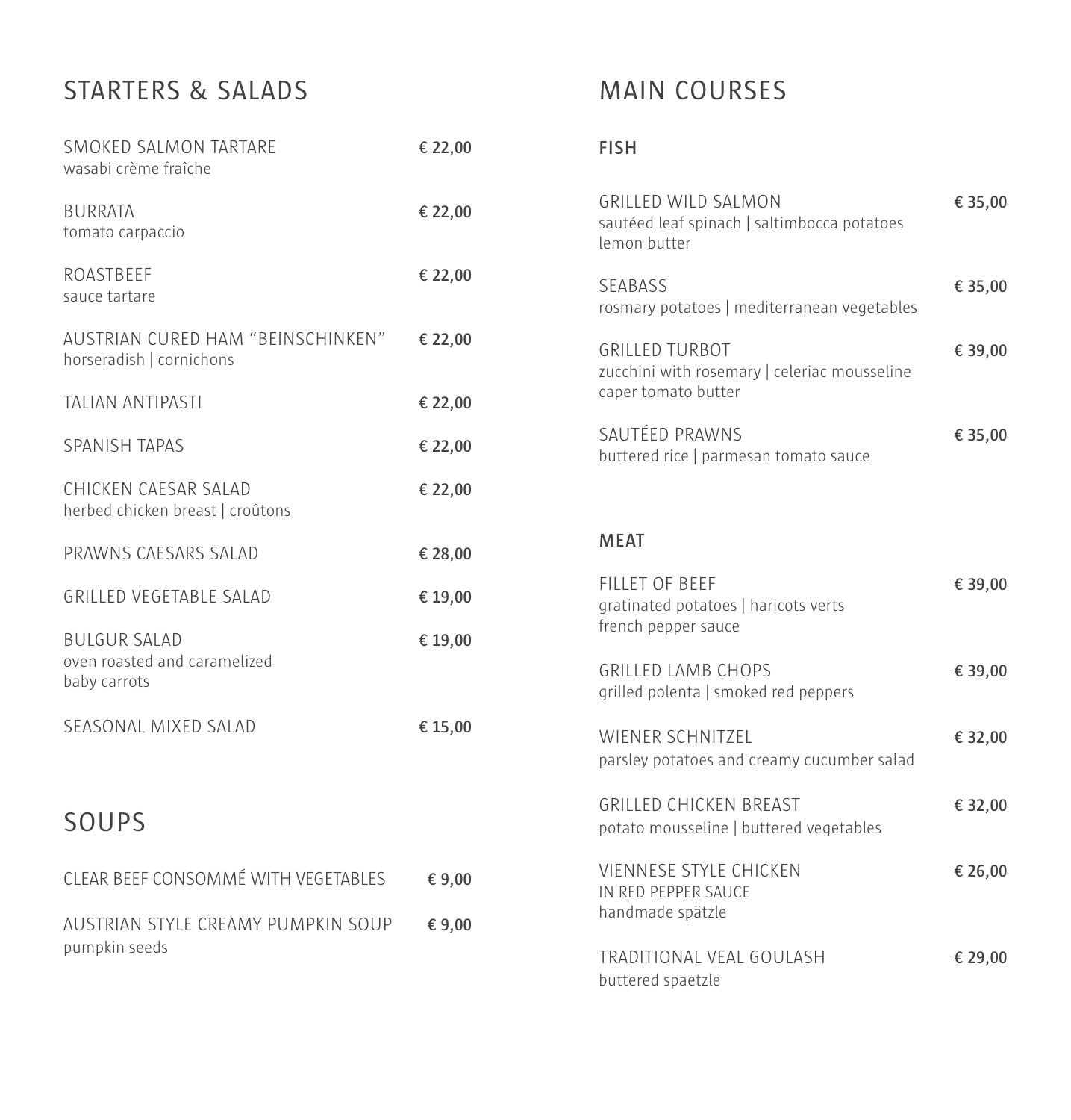# MAIN COURSES

## DESSERTS

| <b>ASIAN</b>                                                |         | DO & CO'S MOUSSE AU CHOCOLAT                           | € 9,00  |
|-------------------------------------------------------------|---------|--------------------------------------------------------|---------|
| YELLOW CHICKEN CURRY<br>steamed jasmin rice                 | € 26,00 | CHOCOLATE MOUSSE<br>cookies and raspberry coulis       | € 9,00  |
| INDIAN VEGETABLE KORMA                                      | € 24,00 | TIRAMISU                                               | € 9,00  |
| steamed basmati rice                                        |         | DEMEL'S SACHERTORTE                                    | € 12,00 |
|                                                             |         | VIENNESE APPLE STRUDEL<br>vanilla sauce                | € 12,00 |
| <b>PASTA</b>                                                |         | PROFITEROLES                                           | € 12,00 |
| RIGATONI<br>parmesan tomato sauce                           | € 24,00 | chocolate sauce                                        |         |
|                                                             |         | DOUBLE CHOCOLATE TART                                  | € 12,00 |
| HOMEMADE BUFFALO MOZZARELLA<br>MEZZALUNE<br>cherry tomatoes | € 26,00 | FRESH BERRIES<br>vanilla crème fraîche                 | € 15,00 |
|                                                             |         | DEMEL'S SACHERTORTE<br>size 4   ø 20cm   12 pcs   800g | € 66,00 |

### **SELECTION OF PETITS FOURS**

in a wooden box

| CHOCOLATE DIPPED STRAWBERRY | € 4,50 |
|-----------------------------|--------|
| SWEET CURD SOUFFLÉ CAKE     | € 4,50 |
| MACAROON                    | € 4,50 |
| LEMON TART                  | € 4,50 |
| CHOCOLATE TOWER             | € 4,50 |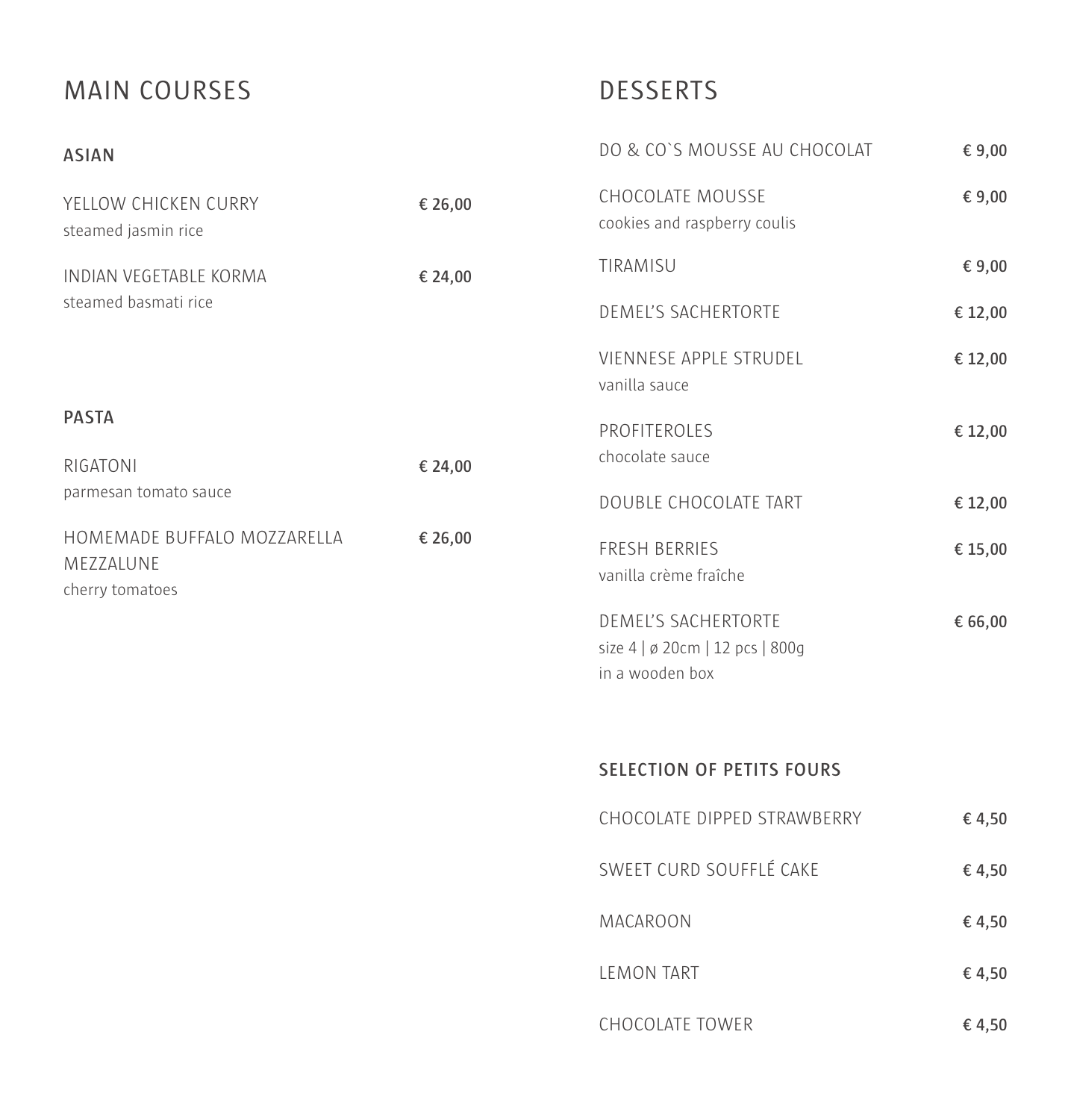# PLATTER

## FINGERFOOD | SANDWICHES IN-BETWEEN

| SELECTION OF AUSTRIAN<br>HAM & MEAT<br>boiled   roasted   smoked                            | € 25,00 $\epsilon$ 45,00<br>small   250g              | large   450g            |  |
|---------------------------------------------------------------------------------------------|-------------------------------------------------------|-------------------------|--|
| INTERNATIONAL CHEESE PLATE<br>parmesan   emmental<br>soft goat cheese<br>blue cheese   brie | € 25,00 $\epsilon$ 45,00<br>small   250g large   450g |                         |  |
| <b>SPANISH TAPAS</b>                                                                        | € 30,00 $\epsilon$ 47,00<br>small   250g large   450g |                         |  |
| <b>ITALIAN ANTIPASTI</b>                                                                    | € 30,00 € 47,00<br>small   250g large   450g          |                         |  |
| SMOKED FISH PLATTER                                                                         | € 32,00<br>small   250g                               | €49,00<br>large $ 450q$ |  |
| ARABIC MEZZE                                                                                | € 25,00<br>small   250g                               | €45,00<br>large   450g  |  |

| SELECTION OF WHOLE WHEAT SANDWICHES<br>$1$ portion = $3$ pcs |         |
|--------------------------------------------------------------|---------|
| SMOKED SALMON<br>cream cheese                                | € 15,00 |
| CHICKEN CAESARS                                              | € 15,00 |
| ROAST BFFF<br>sauce tartare                                  | € 15,00 |
| <b>CORONATION CHICKEN</b>                                    | € 15,00 |
| CREAM CHEESE   CUCUMBER   MINT                               | € 15,00 |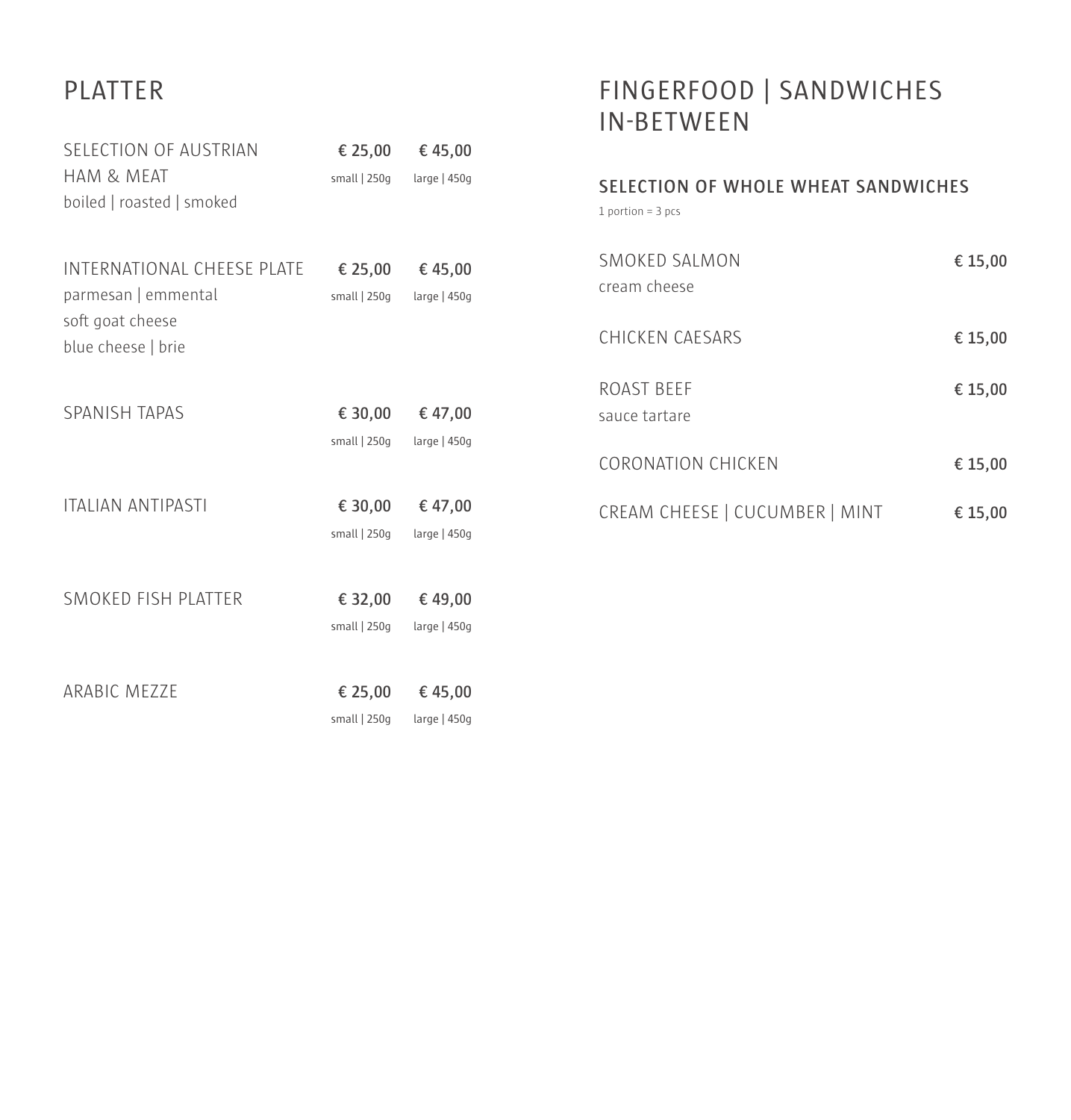### FINGERFOOD | SANDWICHES IN-BETWEEN

**HOT PANINI**

# FINGERFOOD | SANDWICHES IN-BETWEEN

#### **SELECTION OF CANAPEES**

| HAM AND CHEESE PANINI                                          | € 15,00 | SMOKED SALMON                            | € 5,00 |
|----------------------------------------------------------------|---------|------------------------------------------|--------|
| potato chips                                                   |         | <b>SMOKED TROUT</b>                      | € 5,00 |
| MOZZARELLA AND TOMATO PANINI<br>potato chips                   | € 15,00 | <b>SHRIMPS</b>                           | € 5,00 |
|                                                                |         | MOZZARELLA   TOMATO                      | € 5,00 |
| <b>FINGERFOOD STICKS &amp; BITES</b>                           |         | CHICKEN                                  | € 5,00 |
| <b>CHEESE BITES &amp; CRACKERS</b><br>hard cheese and parmesan | € 25,00 | ROASTBEEF                                | € 5,00 |
| CRUDITÉS large 450g<br>sour cream   humus 120g each            | € 35,00 | <b>SELECTION OF BROWN BREAD CANAPEES</b> |        |
|                                                                |         | AUSTRIAN CURED HAM                       | € 5,00 |

| AUSTRIAN CURED HAM   | $E$ 5.00 |
|----------------------|----------|
| SALAMI   CORNICHONS  | € 5.00   |
| EMMENTAL CHEESE      | € 5,00   |
| BRIF AND FIG MUSTARD | € 5.00   |

COTTAGE CHEESE AND AVOCADO **€ 5,00**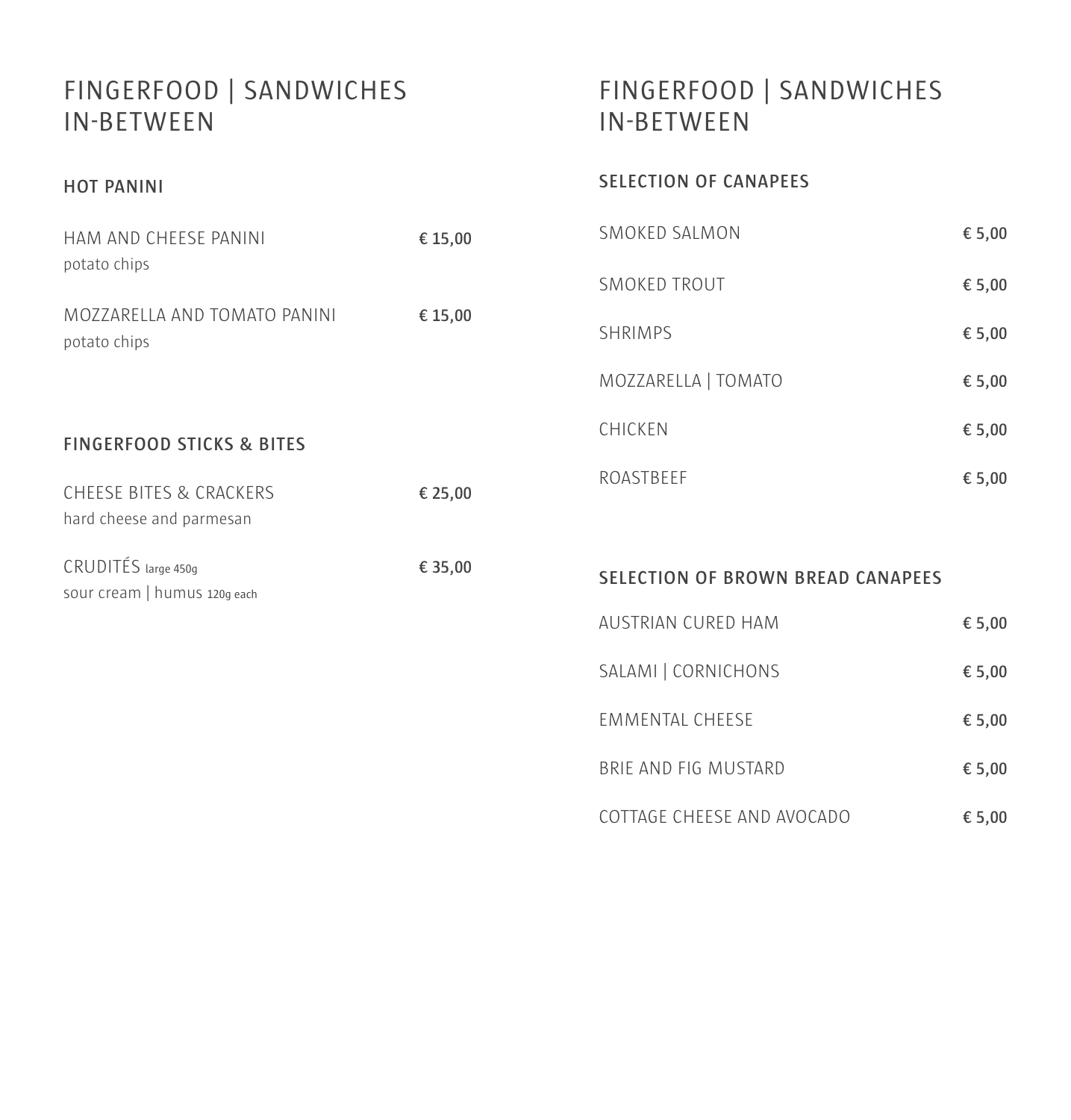### BREAKFAST

### BREAKFAST

#### **BEVERAGES**

#### **HOT BREAKFAST**

MARGARINE **€ 1,50**

| FRESH JUICES   0,25L<br>freshly squeezed orange juice<br>freshly squeezed carrot juice |                          | € 8,00                 | OMELETTE OR SCRAMBLED EGGS<br>plain<br>plain crispy bacon<br>ham cheese |               | € 12,00<br>€ 16,00<br>€ 16,00 |
|----------------------------------------------------------------------------------------|--------------------------|------------------------|-------------------------------------------------------------------------|---------------|-------------------------------|
| SMOOTHIES   0,25L<br>fruit smoothie                                                    |                          | € 10,00                | avocado tomato cottage cheese<br>mushroom                               |               | € 16,00<br>€ 16,00            |
|                                                                                        |                          |                        | EGG WHITE OMLETTE                                                       |               | € 12,00                       |
| <b>FRESH FRUIT</b>                                                                     |                          |                        | <b>CRISPY BACON</b> extra portion                                       |               | € 10,00                       |
| FRESH FRUIT SALAD                                                                      |                          | € 9,00                 |                                                                         |               |                               |
| FRESH FRUIT PLATTER                                                                    | € 12,00<br>small $ 100q$ | €45,00<br>large   550g | <b>BREAKSFAST COLD CUT</b>                                              |               |                               |
| FRESH BERRIES 100 g                                                                    |                          |                        | <b>BREAKFAST HAM &amp; CHESSE</b>                                       | € 19,00       | € 32,00                       |
| fresh mixed berries                                                                    |                          | € 15,00                | VARIATION                                                               | small $ 125q$ | large   250g                  |
| fresh raspberries<br>fresh strawberries                                                |                          | € 15,00<br>€ 15,00     | LOCH FYNE SMOKED SALMON                                                 | € 29,00       | €49,00                        |
| fresh blueberries                                                                      |                          | € 15,00                |                                                                         | small $ 125q$ | large $ 250q$                 |
| YOGHURT   CERIALS                                                                      |                          |                        | <b>JAM &amp; HONEY</b>                                                  |               |                               |
|                                                                                        |                          |                        |                                                                         |               |                               |
| GREEK YOGHURT WITH DRIED FRUIT                                                         |                          | € 8,00                 | SELECTION OF DEMEL'S JAM                                                |               | €4,50                         |
| COCONUT YOGHURT WITH MANGO COULIS                                                      |                          | € 8,00                 | apricot   strawberry   raspberry   blueberry                            |               |                               |
| HOMEMADE BIRCHER MUESLI                                                                |                          | € 8,00                 | SELECTION OF HONEY<br>wild flower   cherry blossom   acacia             |               | €4,50                         |
| CORNFLAKES                                                                             |                          | € 6,00                 | <b>BUTTER</b>                                                           |               | € 2,00                        |
| YOGHURT PLAIN                                                                          |                          | € 6,00                 |                                                                         |               |                               |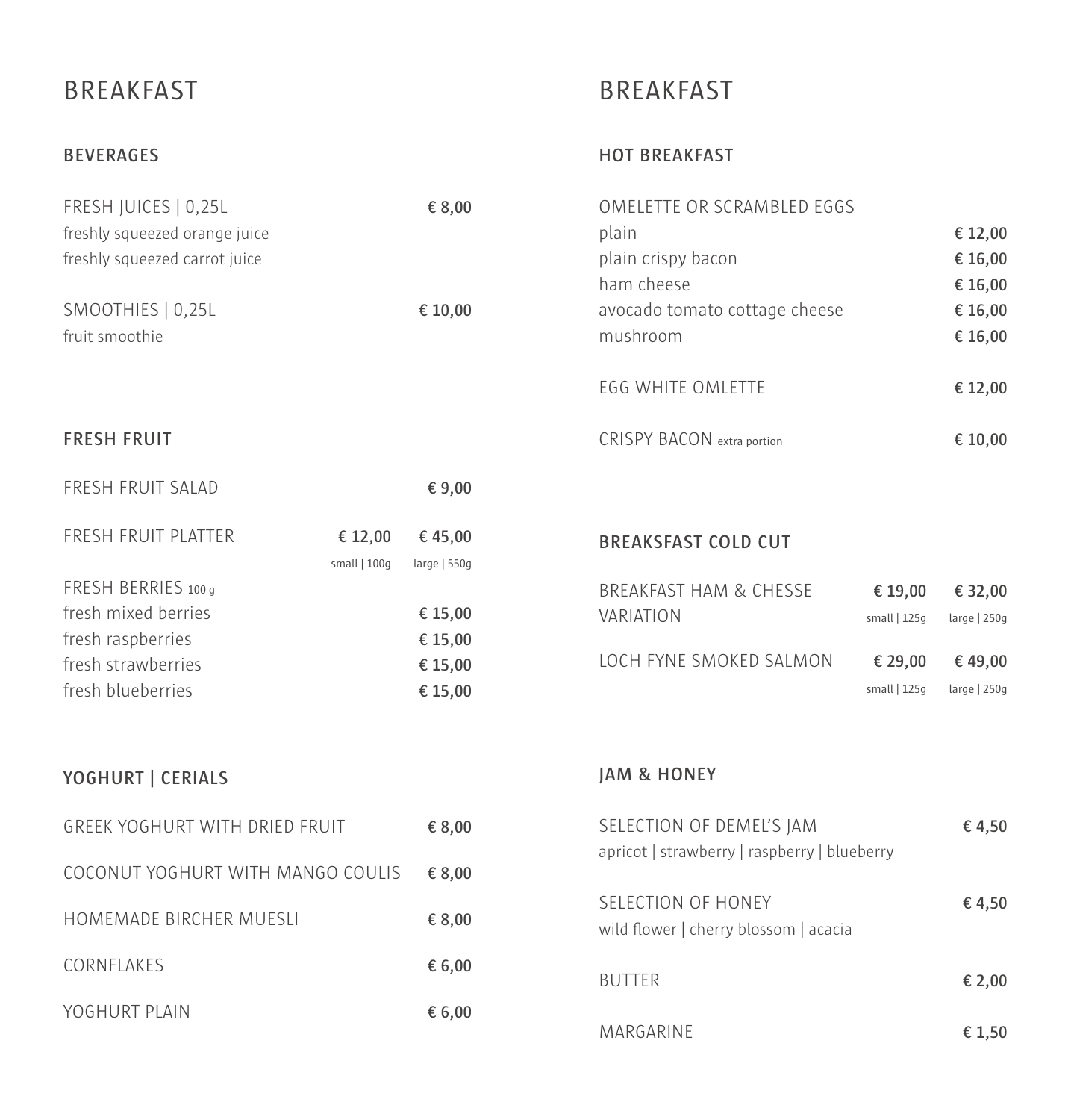| <b>BREAKFAST</b>        |         | <b>HANDLING</b>                                      |                         |  |
|-------------------------|---------|------------------------------------------------------|-------------------------|--|
| <b>BREAD BASKET</b>     |         | STANDARD DELIVERY<br>ADDITIONAL DELIVERY             | € 120,00<br>€45,00      |  |
| ASSORTED BREAD ROLLS    | € 1,50  |                                                      |                         |  |
| RYE BREAD 300 g         | € 10,00 | CHARGE FOR EXTRA PURCHASE                            | € 70,00                 |  |
| WHOLE GRAIN BREAD 400 g | € 10,00 | (special orders)                                     |                         |  |
|                         |         | SUPERVISOR SUPPORT                                   |                         |  |
| CROISSANT               | € 3,00  |                                                      | € 30,00<br>per hour     |  |
| PAIN AU CHOCOLAT        | € 3,00  |                                                      |                         |  |
| <b>DANISH PASTRIES</b>  | € 3,00  | LAUNDRY HANDLING                                     | € 30,00<br>0,5 per hour |  |
|                         |         |                                                      |                         |  |
| CRACKERS 10 pcs         | € 7,50  | EQUIPMENT WASHING per item                           | € 3,00                  |  |
|                         |         | EQUIPMENT WASHING<br>per atlas container   4 x trays | € 24,00                 |  |